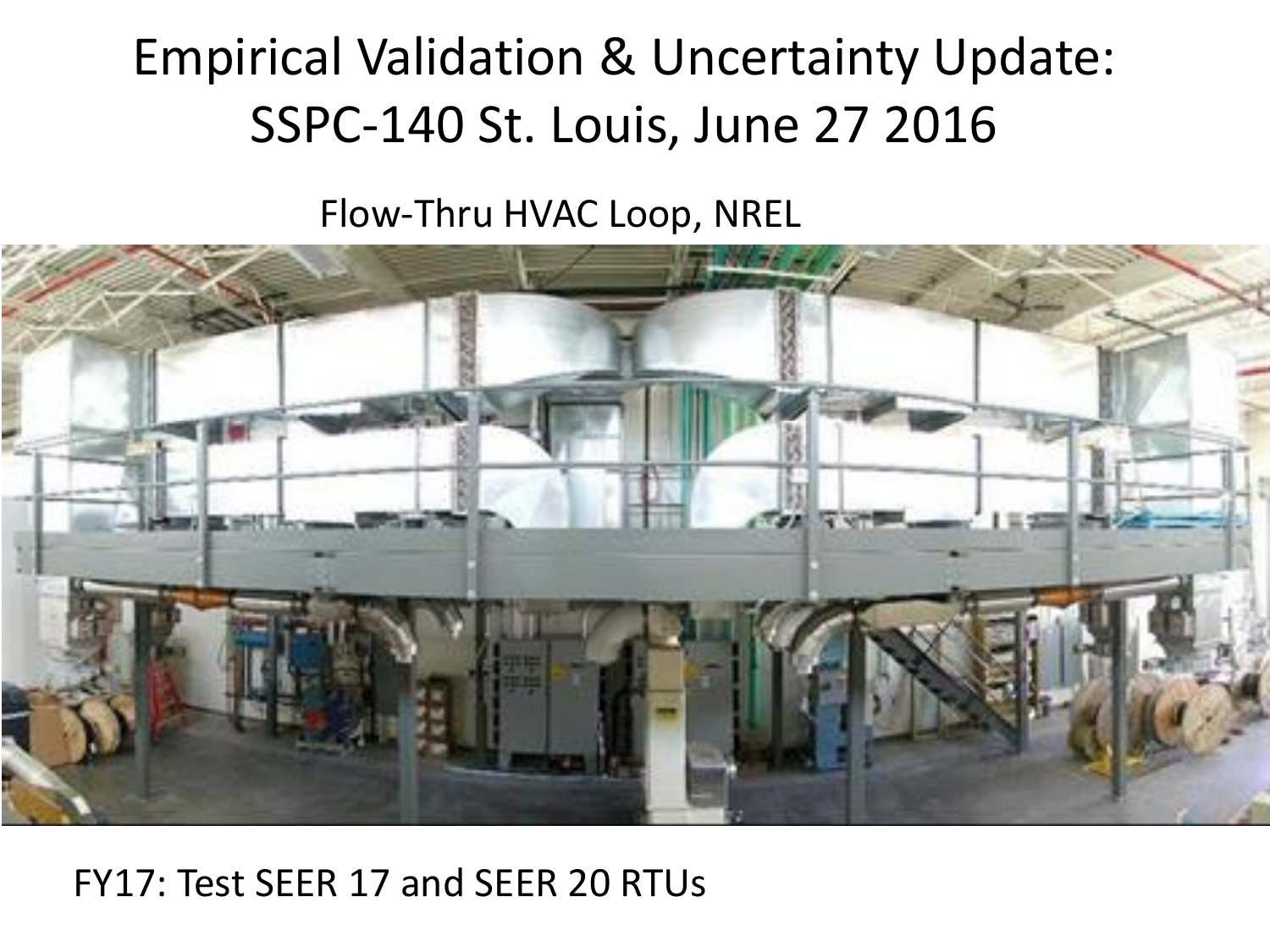# NREL HVAC Test Loop

- Measure 3 full performance maps for com bldg cooling systems (< 10 tons)
	- FY17: SEER 17 (Trane® Precedent)
	- FY17: SEER 20 (Lennox ® Energence)
	- FY18: Indirect/Direct Evaporative Unit (or desiccant)
	- Maps are suitable for input to BEMs
	- Maps include realistic Part Load curves
	- Measured data consistent with SPC-205 criteria and Western Cooling Center criteria where appropriate
- These maps will be added to the Technology Performance Exchange (TPEX) and Building Component Library (BCL) in Open Studio so they are available to all BEMs as default generic maps for high efficiency and variable equipment
- Future Work: Use measured performance maps from this project for an update to the test suites in HVAC BESTEST Vols 1 & 2